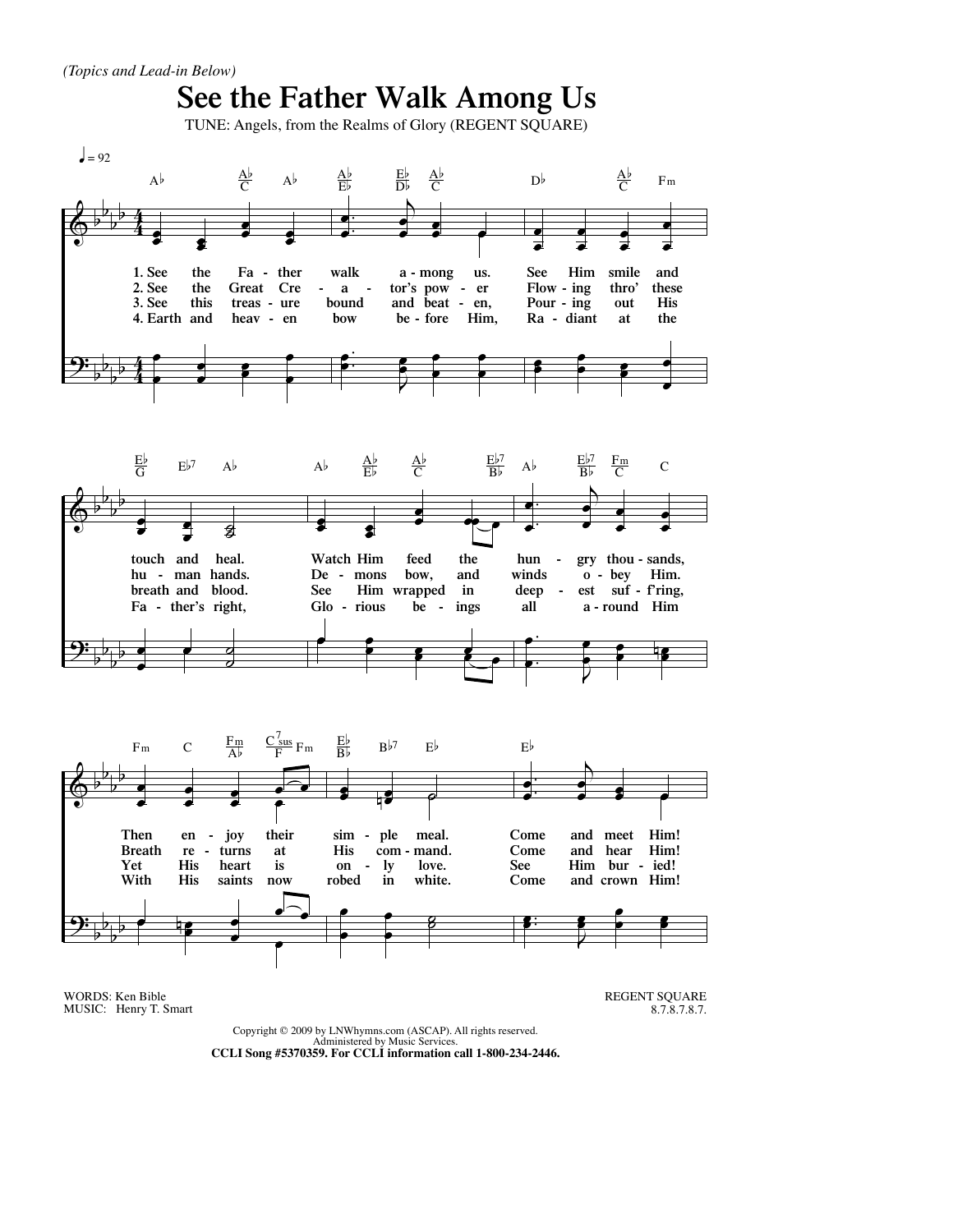

TOPICS: God Our Father; God's Love; Life of Christ; Praise & Worship

LEAD-IN: *Jesus said, "If you have seen me, you have seen the Father. I am in the Father, Father, living in me and doing His work."* (John 14:9-10, para.)